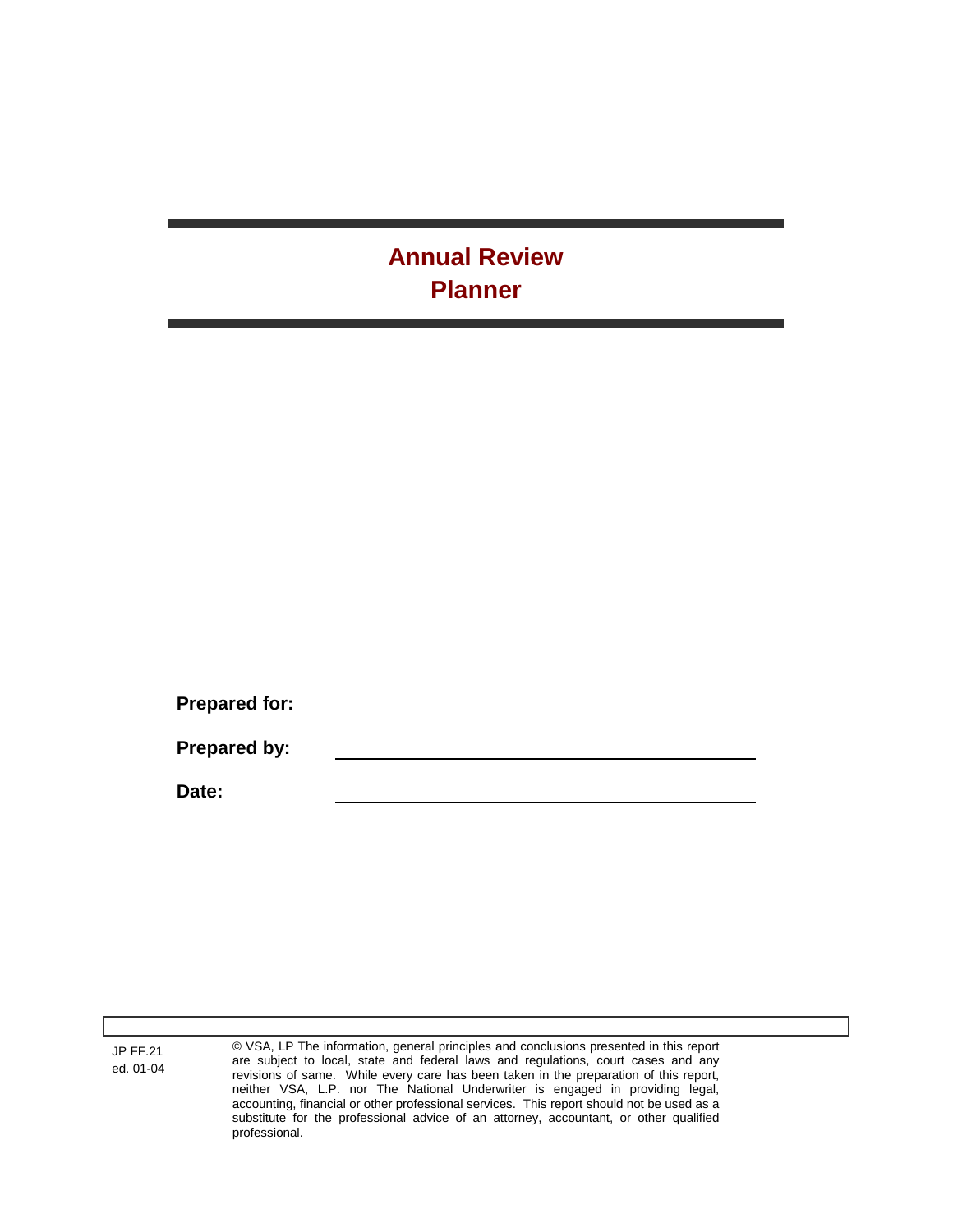Please complete the following checklist and return it to me by \_\_\_\_\_\_\_\_\_\_\_\_\_. Your comments will help me determine how I can best be of service to you during our upcoming meeting. Please be assured the information will be kept in strictest confidence and added to your file.

# **Since the last review of my financial security program I have:**

- Changed my residence or business mailing address.
- Changed jobs.
- Changed my will.
- Changed my marital status.
- Experienced a change in my family (increase/decrease).
- Entered into a new business.
- Acquired additional life insurance (group/other).
- Acquired additional disability insurance/medical insurance/equity investments.

### **I would like more information on:**

- Tax savings available by use of a tax-qualified retirement plan.
- Increased protection for my family.
- Converting term insurance or term rider to permanent coverage.
- Insurance for children (grandchildren).
- Guaranteeing college education funds for my children (grandchildren).
- Insurance for my spouse.  $\overline{\phantom{a}}$
- Disability income insurance.
- Group insurance.
- Pension plan.
- Key person insurance.
- Business buy and sell agreements.
- Leaving funds to charity.

# **Thank you. I have enclosed a return envelope for your convenience.**

# **NOTES:**

VSA, LP JP FF.21 ed. 01-04